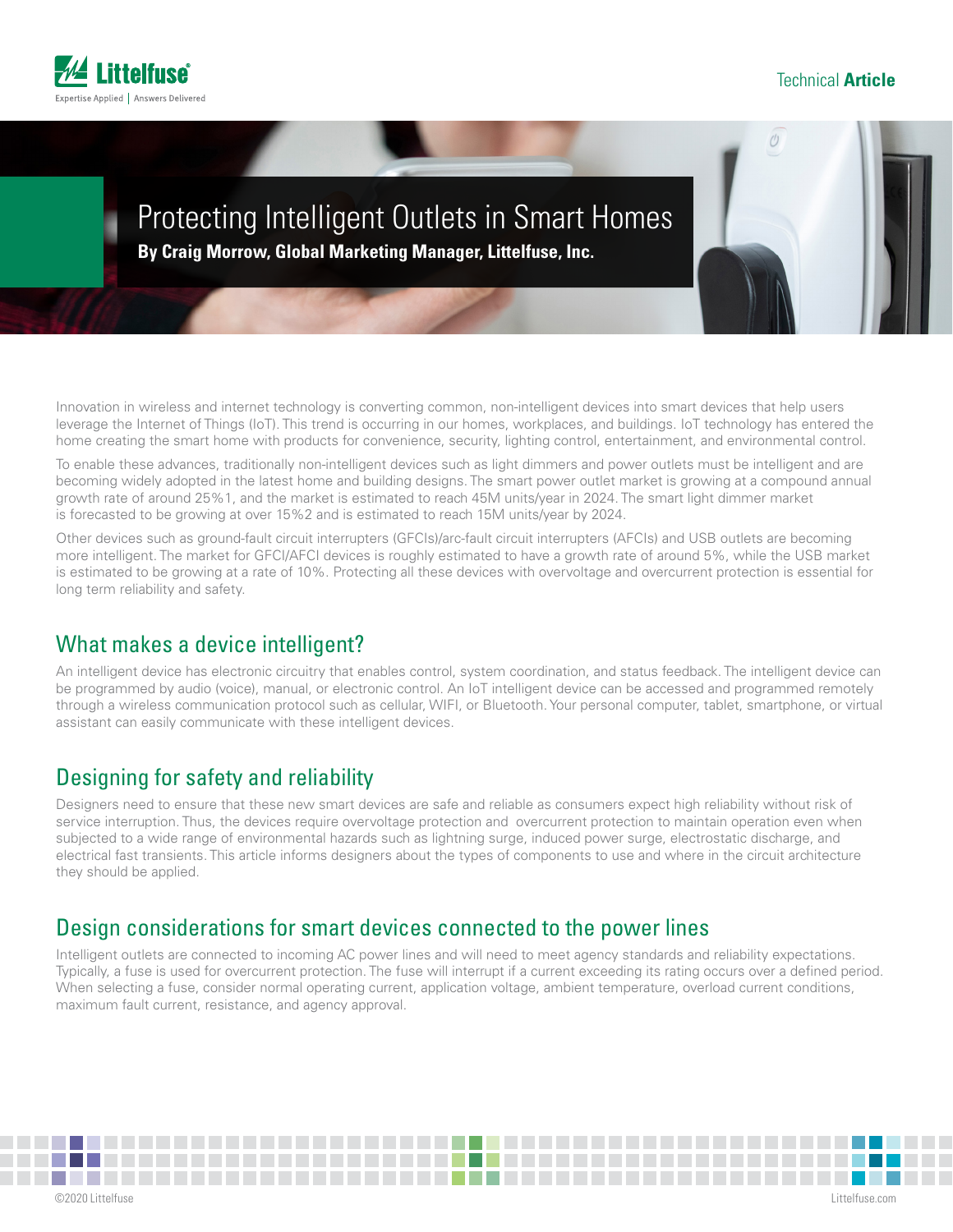A lightning strike can create an induced power surge on the power line creating an overvoltage transient which can cause failure. For protection, the designer typically selects metal oxide varistors (MOVs) and/or transient voltage suppression diodes (TVS). MOVs and TVS are both designed to absorb transient current surges. TVS diodes have a faster response time of under a picosecond, and MOVs can absorb more energy depending on the specific component selected. The right component choice depends on exact system layout and other components in the system. Operating voltage, clamping voltage, surge requirements, and component costs need to be considered.

#### **Primary fuse parameters:**

- Current rating
- Maximum operating voltage
- Interrupting current rating
- Series resistance

#### **Primary MOV parameters:**

- Maximum transient energy absorbed
- Maximum peak surge current
- Maximum continuous operating voltage
- Clamp voltage
- Operating temperature range

#### **Primary TVS Diode parameters**

- Reverse standoff voltage
- Peak pulse power dissipation
- Breakdown voltage

# Protecting the wireless communication microprocessor from Electrostatic Discharge (ESD)

The wireless communication circuitry for intelligent outlets is exposed to the external environment including human touch and should have protection, primarily, from ESD. Choosing the best suppression technology depends on threat level, system architecture, and form factor.

ESD suppression components protect both wireless chipsets and the digital circuitry behind the wireless interface. TVS diode arrays and polymer ESD suppressors are two solutions. TVS diode arrays have the advantages of lowest possible clamping voltage and minimum package size. Both components have low leakage current and low capacitance of under 1 pF. A typical TVS diode used for this application will withstand +/- 12 kV ESD in accordance with the IEC 61000-4-2 standard.

Both TVS diode arrays and polymer ESD suppressors have small footprints and consume a small amount of valuable pc board space. Of most importance, these devices, depending on the component selected, can withstand up to 30 kV from direct contact and up to 30 kV transmission through the air in compliance with IEC61000-4-2. The polymer ESD devices respond to ESD voltages in under a nanosecond while the TVS diodes respond in under a picosecond. If size is a major concern, the polymer ESD devices have a maximum footprint (length of pads) of 3 mm while the TVS diodes can have a maximum footprint of 9 mm.

#### **Primary polymer ESD parameters**

- **Standoff Voltage**
- Clamp voltage
- Trigger voltage
- **Capacitance**
- Leakage current

### Protection and control for smart light dimmers and smart power outlets

Both smart light dimmers and smart power outlets obtain power from the power line; thus, they require power line protection. Both devices have wireless communication interfaces as well which require protection from ESD. ESD protection is also needed to protect circuitry from a manually-controlled switch and other contact points during production and installation. The typical options for overcurrent protection, overvoltage protection, and power control are shown in Figure 1.

Figures 2 shows a block diagram for the smart light dimmer and Figure 3 shows the block diagram for a smart outlet. The recommended protection and control component options are shown in the list adjacent to the block diagrams.

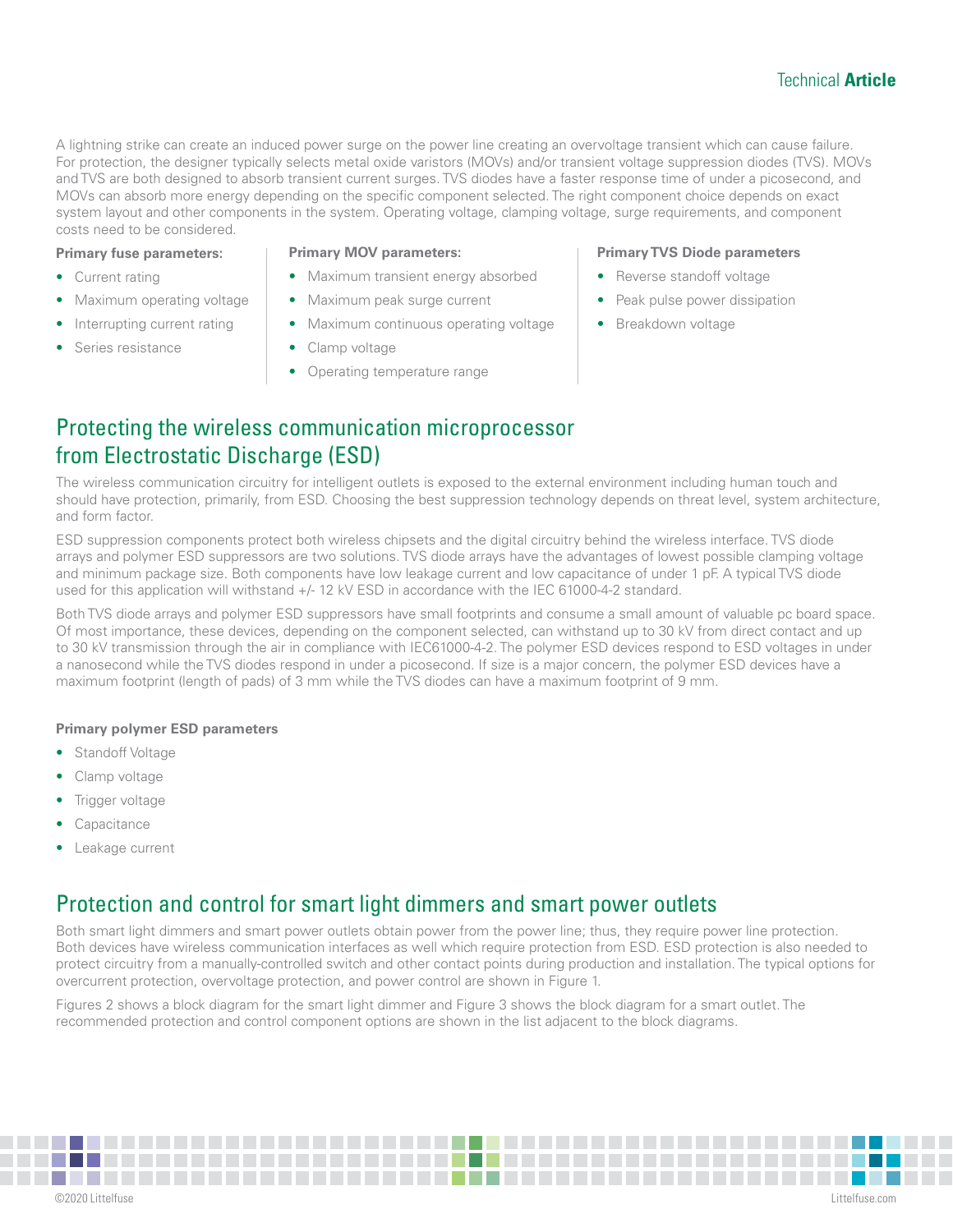

**Figure 1. Recommended protection and control components for smart light dimmers and smart power outlets.**

### Power control for smart light dimmer and power outlets

Smart outlets employ Schottky rectifiers for rectification in the switching power supply which powers the DC circuitry. Schottky rectifiers have a low forward voltage. The low forward voltage improves power conversion efficiency. Furthermore, Schottky diodes have fast switching speeds that enable switching power supplies to operate at high frequencies for additional improved efficiency.

In dimmers, the TRIAC is used to control the percentage of the AC waveform that is output to the light. For low, load current, light sources such as LEDs, TRIACs can have a holding current as low as 6 mA. Another option to control the light source is a MOSFET. MOSFETS have fast switching times and low on-resistance to minimize power loss and improve efficiency of the power transfer from input to output. A gate driver controls the MOSFET and ensures efficient turn-on and turn-off of the MOSFET.

#### **Primary Schottky diode parameters**

- Forward voltage
- Forward current
- Reverse voltage
- Reverse Recovery Time

#### **Primary TRIAC parameters**

- On-state current
- Voltage rating
- Holding current
	- On-state current rate of rise

#### **Primary MOSFET parameters**

- Drain-Source current
- On resistance
- Switching time

#### **Primary MOSFET gate driver parameters**

- Input voltage
- Output current

**COL** ©2020 Littelfuse L[ittelfuse.com](http://www.littelfuse.com)

<u> Samuel Ba</u>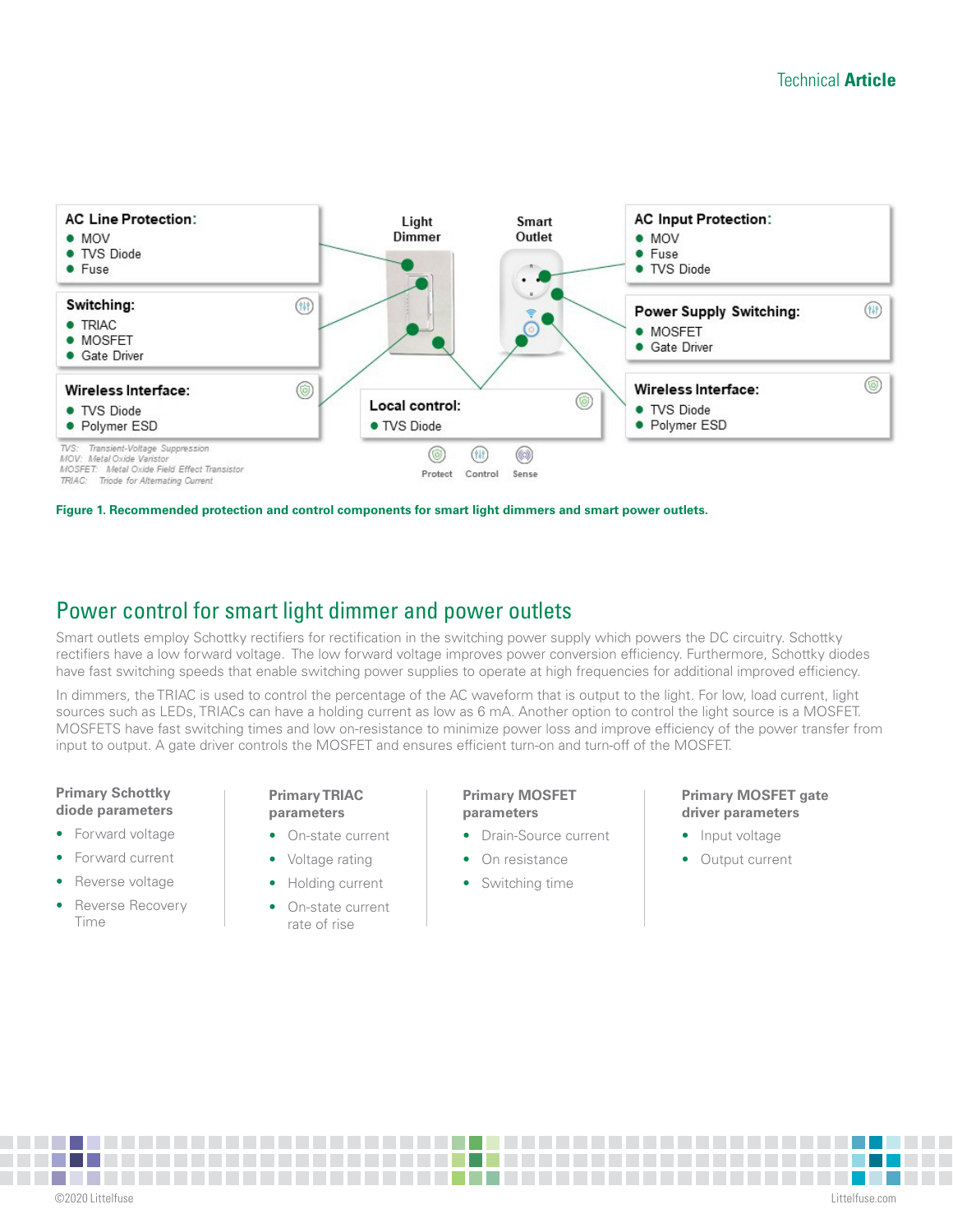

**Figure 2. Block diagram of a smart light dimmer. The safety and control component options recommended for the circuit blocks are shown in the list adjacent to the block diagram.**



Smart outlet ٠  $\cdot$  $\sim$  $\Rightarrow$ 0



|   | Technology             |  |
|---|------------------------|--|
|   | Fuse                   |  |
| 1 | MOV                    |  |
|   | <b>TVS Diode</b>       |  |
|   | Schottky Rectifier     |  |
| 3 | <b>TVS Array</b>       |  |
|   | Polymer ESD            |  |
|   | TVS Array, Polymer ESD |  |

#### Notes:

- Some smart outlets have USB power outlet requiring additional protection.
- Some designers choose to use large caps and transformers which reduces protection requirements

**Figure 3. Smart outlet block diagram showing where protection and control components are required. The table lists the recommended component options.** 

**Contract**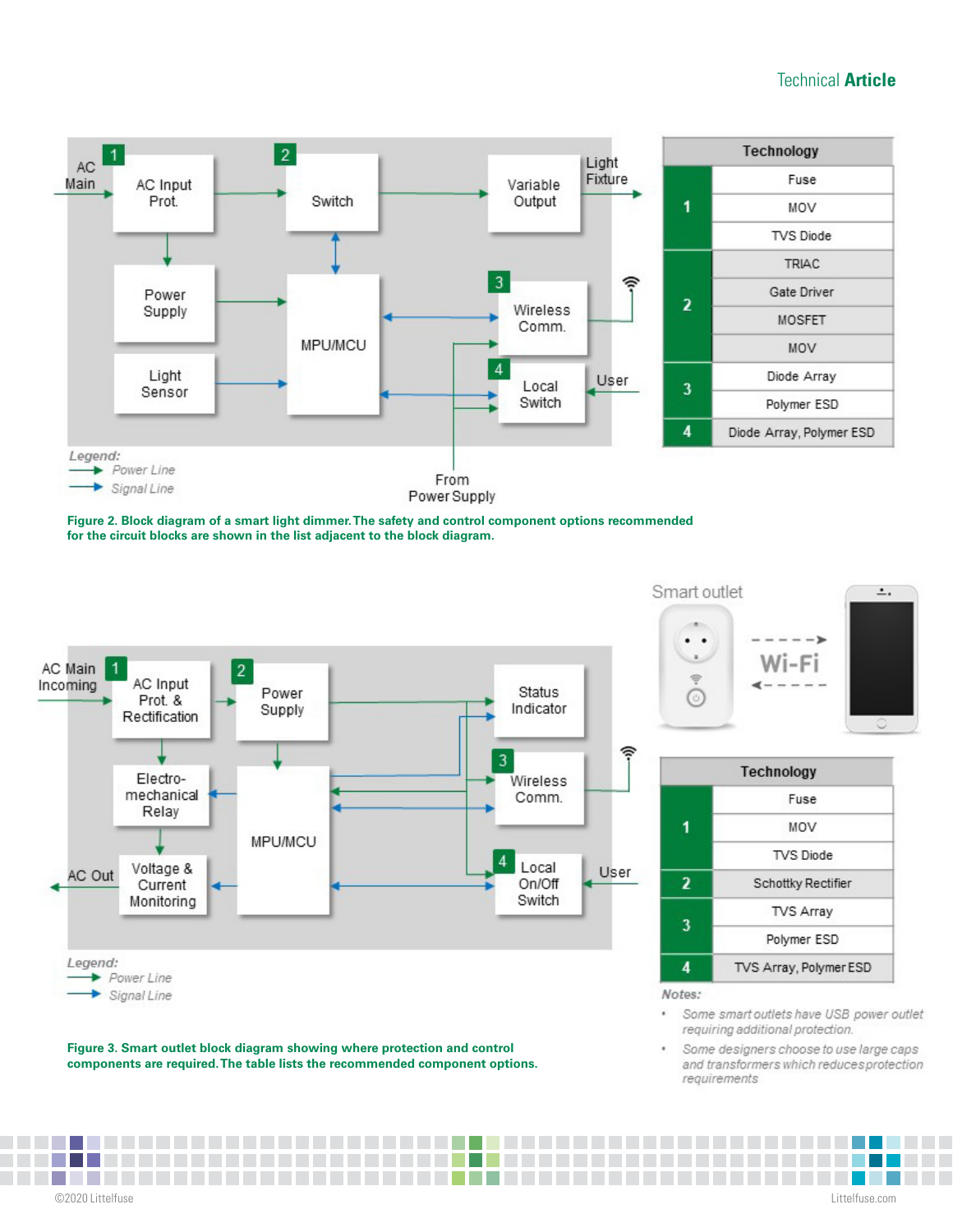# Ensure protection and control for GFCIs, AFCIs, and USB outlets

The original intelligent devices for the home are the GFCI and AFCI. The GFCI senses when the load current delivered on the hot line does not return on the neutral line. If the current imbalance exceeds a pre-determined trip level, the GFCI removes power from the outlet to prevent an electric shock hazard. The AFCI detects an arc condition and removes power from the outlet to prevent a fire.

Power outlets with USB charging have become more common in residential and public locations. These outlets may have USB charging combined with historical power outlets or multiple USB chargers in a single device. GFCI, AFCI and USB chargers need protection from transients. Figure 4 shows the recommended protection and control components needed for GFCIs, AFCIs, and USB charging outlets.



**Figure 4. Recommended protection and control components for GFCIs, AFCIs, and USB charging outlets.**

The block diagram for the GFCI and AFCI are shown in Figure 5. The protection components are similar for smart light dimmers and smart outlets. The recommended power control component is an SCR. The SCR activates the relay that disconnects the AC main incoming power to the output when a current imbalance is detected. Also, SCRs are available in a variety of through-hole and surface mount packages. They also will come with isolation voltages as high as 2500 Vrms.

#### **Primary SCR parameters**

- On-state current
- **Blocking voltage**
- Forward drop
- Gate current trigger level







©2020 Littelfuse L[ittelfuse.com](http://www.littelfuse.com)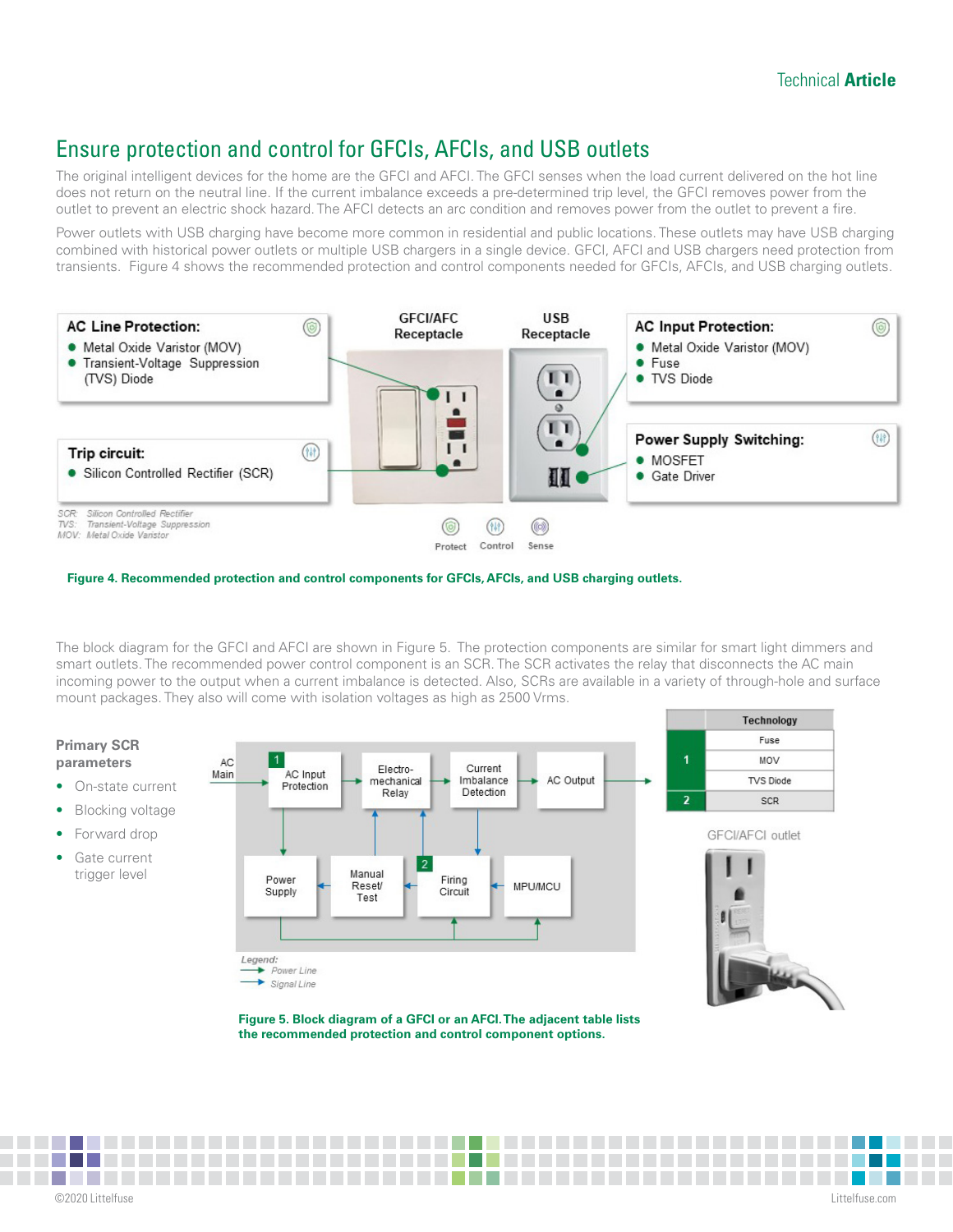

#### **Figure 6. Block diagram of a USB outlet. The recommended protection and control component options are shown in the adjacent list.**

# Save development time with knowledge of the applicable industry safety standards

Meeting UL standards or IEC standards is required for these intelligent devices since all of them operate on line power. The specific standard that is applicable depends on the global location where the device will be used. Missing a standard requirement can result in extended product development time and added project costs if a certifying body fails to approve your product. Table 1 contains a list of the applicable national and international standards for these types of products.

|               | <b>SERVICE</b><br><b>Lighting Dimmer</b>                                                                                | 11<br>Ė<br><b>GFCI/AFCI</b>                                                                 | $\sim$ 100 $\sim$<br>$\cdot$ .<br>$\sim$<br>័<br><b>Smart Outlet</b> | $\overset{\text{\tiny{(1)}}}{\text{\tiny{(1)}}}$<br>ш<br><b>USB Receptacle</b> |  |
|---------------|-------------------------------------------------------------------------------------------------------------------------|---------------------------------------------------------------------------------------------|----------------------------------------------------------------------|--------------------------------------------------------------------------------|--|
| <b>Safety</b> | $-$ UL 1472<br>• IEC 63036                                                                                              | <b>UL 943 - GFCI</b><br>IEC 61008 Series - RCD<br><b>UL 1699 - AFCI</b><br>IEC 62606 - AFDD | $\cdot$ UL 231                                                       | $-$ UL 498                                                                     |  |
| <b>ESD</b>    | Electrostatic Discharges - IEC 61000-4-2<br>Electrical Fast Transient - IEC 61000-4-4<br>Surge Immunity - IEC 61000-4-5 |                                                                                             |                                                                      |                                                                                |  |